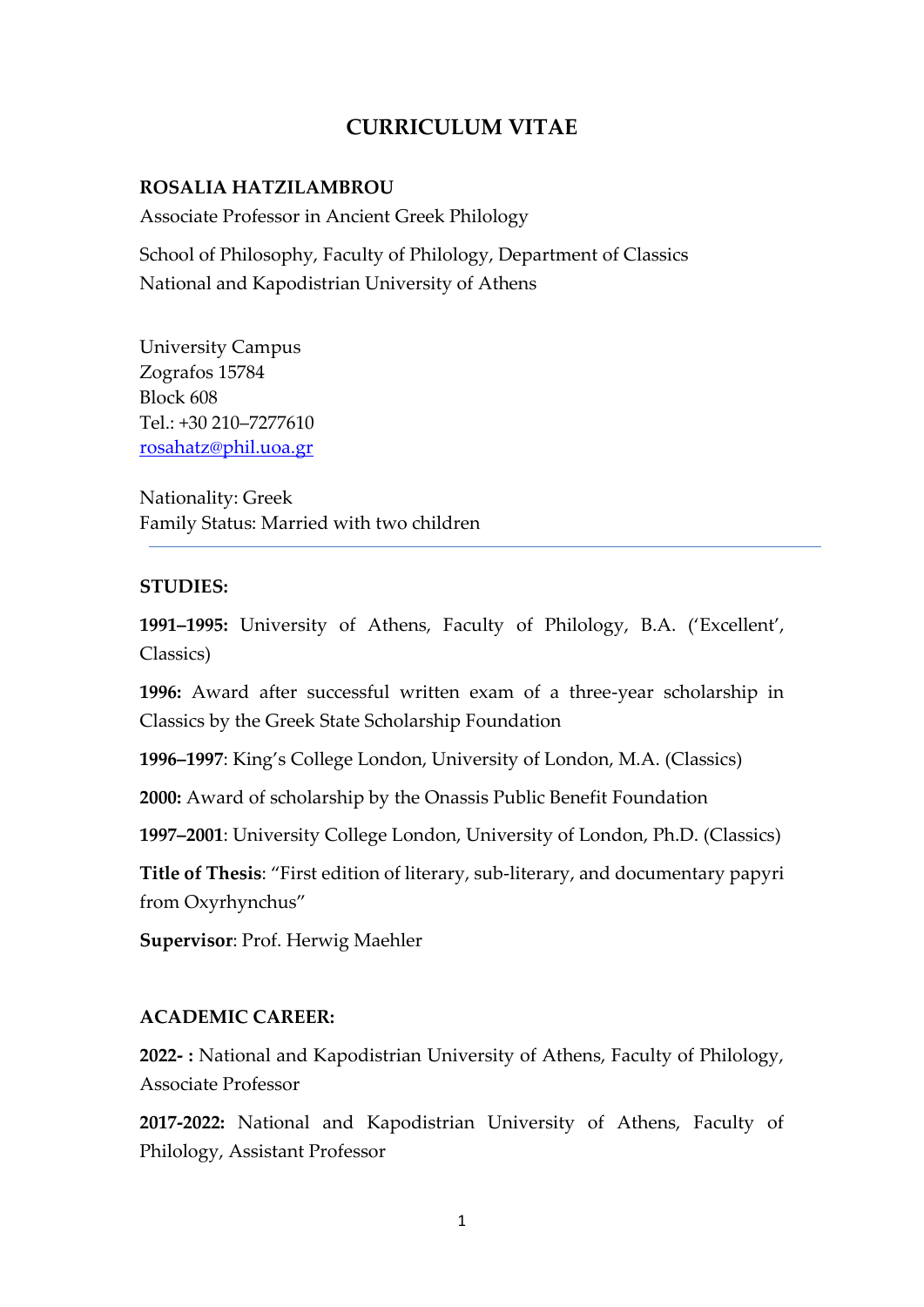**2012‒2017:** National and Kapodistrian University of Athens, Faculty of Philology, Lecturer

**2003‒2012:** Academy of Athens, Centre for the Research of Greek and Latin Literature, Researcher

**2001‒2003:** University of Oxford, Faculty of Classics, Researcher

# **Other Teaching Employment**

**2021, 2022:** BA (Anglophone) Programme in the Archaeology, History, and Literature of Ancient Greece (BAAG), National and Kapodistrian University of Athens, Member of the Academic/Teaching Staff

**2018‒2019:** Department of Continuing Education, National and Kapodistrian University of Athens ("Training in Ancient Greek Philology [Literature]: Updating and Knowledge Expanding"), Member of the Academic/Teaching **Staff** 

**2004‒ :** Hellenic Open University, Member of the Teaching Staff ("Ancient Greek and Byzantine Literature", "Introduction to Greek Culture")

**2003:** Open University in the South (Oxford), Associate Lecturer ("Continuing Classical Greek")

**2002‒2003:** University of Oxford (St Peter's College), Tutoring students on Greek

**2001‒2002:** UCL (Department of Greek and Latin), Teacher ("Intermediate Greek", "Advanced Greek", 120 hours)

**2000, 2001**: Summer Schools in Classics, University of London, Teacher (Courses in Greek, 70 hours)

# **ACADEMIC TEACHING AT NKUA:**

## **i) Undergraduate programme**

- "Herodotus (Introduction to Greek Historiography)"
- "Introduction to Classical Philology, Papyrology, Paleography and Textual Criticism"
- "Attic Orators"
- "Reading Greek"
- Seminar on Attic Forensic Oratory entitled "Family Matters"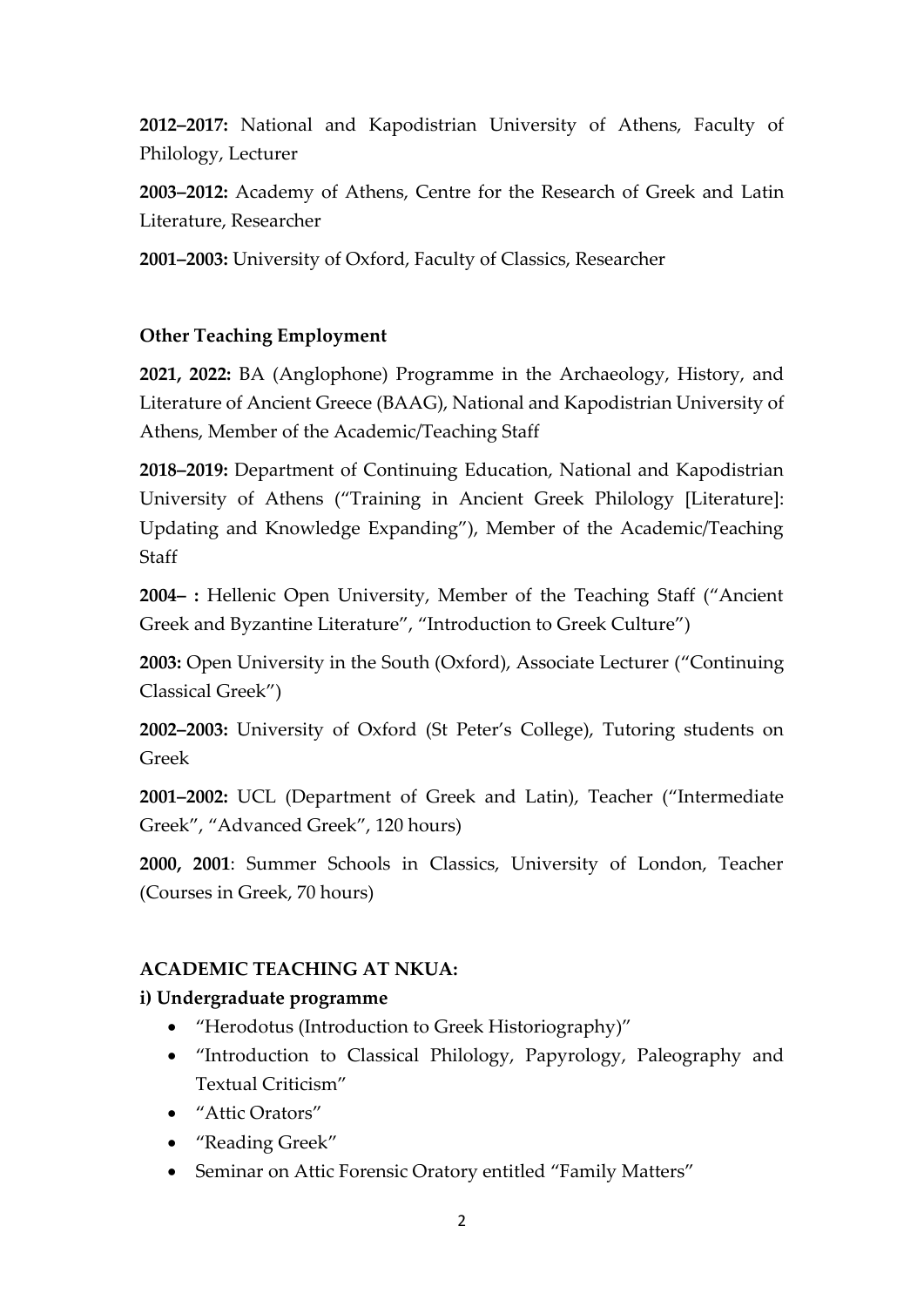• "Greek II" (in *BAAG*)

## **ii) Graduate taught (MA) programme**

- "Topics in Attic Law" (in *Dexippus* MA programme)
- "Literary Papyri of the Graeco-Roman Period" (in *Papyrology and Classical Literature* MA programme)
- "Literary Papyri of the Byzantine Period" (in *Papyrology and Classical Literature* MA programme)
- "The Art of Persuasion in the Ancient Greek World" (in *Literature, Thought and Culture in the Graeco-Roman World* MA programme)
- Supervision of several MA dissertations

## **iii) Graduate research programme**

- Supervision of three doctoral dissertations
- Member of the supervisory committee of eight doctoral dissertations
- Member of the examination committee of six doctoral dissertations

### **RESEARCH INTERESTS:**

- Attic Oratory
- Greek Papyrology
- Greek Law
- Rhetoric

## **PUBLICATIONS:**

## **A. Books**

**1. Doctoral Thesis** (published as a series of articles in *The Oxyrhynchus Papyri* volumes as scheduled by the General Editors of the Series)

**i)** "Demosthenes, *Olynthiaca* III 1, 33, *In Philippum* I, 7, 15–16, 22," in N. Gonis and J. D. Thomas, *The Oxyrhynchus Papyri* LXX, London, 2006, 30, 34–36 (= **P. Oxy. 4764**).

**ii)** "Demosthenes, *In Philippum* III 8, 19–20," in N. Gonis and J. D. Thomas, *The Oxyrhynchus Papyri* LXX, London , 2006, 39–40 (= **P. Oxy. 4767**).

**iii)** "Demosthenes, *De classibus* 8–10," in N. Gonis and J. D. Thomas, *The Oxyrhynchus Papyri* LXX, London, 2006, 41–44 (= **P. Oxy. 4769**).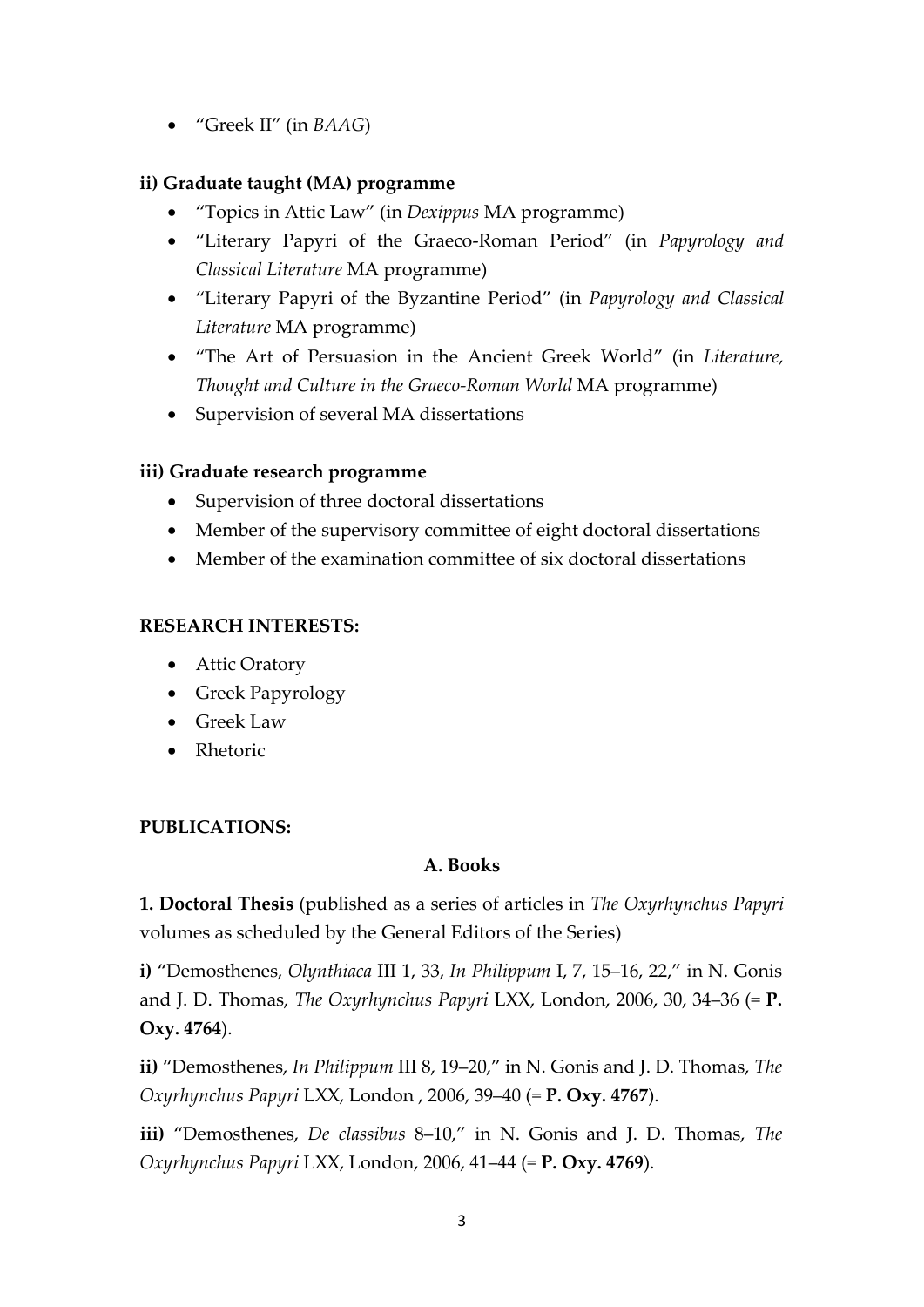**iv)** "Demosthenes, *Pro Megalopolitis* 10–11," in N. Gonis and J. D. Thomas, *The Oxyrhynchus Papyri* LXX, London, 2006, 44–46 (= **P. Oxy. 4770**).

**v)** "Demosthenes, *Pro Megalopolitis* 24–25," in N. Gonis and J. D. Thomas, *The Oxyrhynchus Papyri* LXX, London, 2006, 46–47 (= **P. Oxy. 4771**).

**vi) "**Scholia Minora to *Iliad* 1.332–341 / 354–360," in R. Hatzilambrou and P. J. Parsons, *The Oxyrhynchus Papyri* LXXI, London, 2007, 93–97 (**= P. Oxy. 4819**)**.**

**vii)** "Commentary on *Odyssey* 3," in R. Hatzilambrou and P. J. Parsons, *The Oxyrhynchus Papyri* LXXI, London, 2007, 98–104 (= **P. Oxy. 4820**).

**viii)** "Declaration of Sheep," in R. Hatzilambrou and P. J. Parsons, *The Oxyrhynchus Papyri* LXXI, London, 2007, 111–115 (= **P. Oxy. 4822**).

**ix)** "Supplementary Declaration of Goats," in R. Hatzilambrou and P. J. Parsons, *The Oxyrhynchus Papyri* LXXI, London, 2007, 116–119 (= **P. Oxy. 4824**).

**x)** "Acknowledgement of Indebtedness," in R. Hatzilambrou and P. J. Parsons, *The Oxyrhynchus Papyri* LXXI, London, 2007, 130–133 (= **P. Oxy. 4829**).

**xi)** "Dictys Cretensis, *Bellum Troianum* II 29–30," in D. Obbink and N. Gonis, *The Oxyrhynchus Papyri* LXXIII, London, 2009, 80–88 (= **P. Oxy. 4943**).

**xii)** "Census Declaration," in D. Leith, D. Parker, S. Pickering, N. Gonis and M. Malouta, *The Oxyrhynchus Papyri* LXXIV, London, 2009, 93–97 (= **P. Oxy. 4983**).

**xiii)** "Summons", in D. Leith, D. Parker, S. Pickering, N. Gonis and M. Malouta, *The Oxyrhynchus Papyri* LXXIV, London, 2009, 146–147 (= **P. Oxy. 5012**).

**xiv)** "Oratorical Prose," in R. Hatzilambrou, H. Maehler, C. Römer, *The Oxyrhynchus Papyri* LXXV, London, 2010, 17–30 (= **P. Oxy. 5025**).

**xv)** "Letter of Sarapammon to Achilleus and Severus," in R. Hatzilambrou, H. Maehler, C. Römer, *The Oxyrhynchus Papyri* LXXV, London, 2010, 112–115 (= **P. Oxy. 5055**).

**xvi)** "Sale and Cession of a Vineyard and Other Property," in R. Hatzilambrou, H. Maehler, C. Römer, *The Oxyrhynchus Papyri* LXXV, London, 2010, 117–124 (= **P. Oxy. 5058**).

**xvii)** "Letter of Ammonius, Herais and Euporus to Priscus, Thaesis and Herminus," in R. Hatzilambrou, H. Maehler, C. Römer, *The Oxyrhynchus Papyri* LXXV, London, 2010, 128–134 (= **P. Oxy. 5062**).

**xviii)** "Petition," in Ν. Gonis, *The Oxyrhynchus Papyri* LXXVII, London, 2011, 105–110 (= **P. Oxy. 5111**).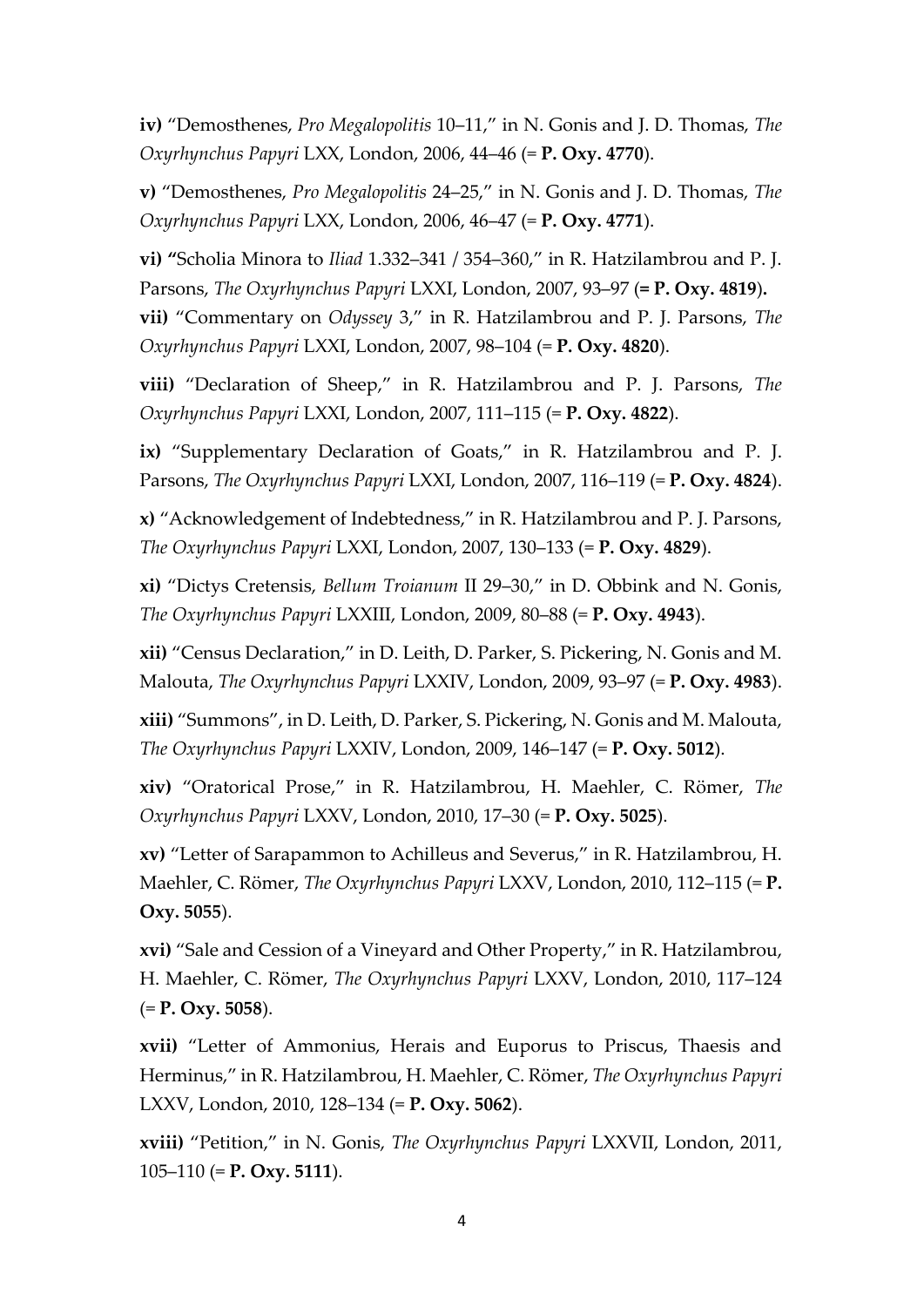**xix)** "Homer, *Iliad* 1.326–450 (inv. no. 67 6B.14/K(1))", forthcoming (21 A4 pages).

**xx)** "Historical Prose (inv. no. 27 3B.39(1–3)a)", forthcoming (17 Α4 pages).

**2. (2018)** R. Hatzilambrou**,** *Isaeus*, *On the Estate of Pyrrhus (Oration 3). Introduction, critical edition, translation, commentary, glossary*, *indexes*. Pp. xii+283. Newcastle upon Tyne. ISBN 978-1-5275-1588-5.

**3. (2021)** R. Hatzilambrou & A. Papathomas, *The Corpus of the Attic Inheritance Speeches*. *The Complete Speeches.* Athens. ISBN 978-618-85603-3-8.

#### **B. Journal Papers – Chapters in Books**

**4. (1999-2000)** R. Hatzilambrou, "The function of dramatic appearance in Ancient Greek tragedy", *Platon* 51: 213-240.

**5. (2001)** R. Hatzilambrou, "4571: Demosthenes XIX 50–51 (pp. 83–84)", in R. A. Coles, *The Oxyrhynchus Papyri* LXVII. London.

**6. (2002)** R. Hatzilambrou, "A Duke Papyrus of Herodotus iv 144.2‒145.1", *BASP* 39: 41‒45.

**7. (2002)** R. Hatzilambrou, "Two Byzantine Leases of House-Property from the Beinecke Library Collection", *JJP* 32: 33-44.

**8. (2002)** R. Hatzilambrou, "A Book-Label of Demosthenes XXII", *APF* 48: 210‒ 212.

**9. (2004)** R. Hatzilambrou, "A Lease of House-Property from Byzantine Oxyrhynchus", *BASP* 41: 85‒91.

**10. (2006)** R. Hatzilambrou, "4766: Demosthenes IX 4‒5 (pp. 37‒38)", in N. Gonis and J. D. Thomas, *The Oxyrhynchus Papyri* LXX. London.

**11. (2006)** R. Hatzilambrou, "4768: Demosthenes XIV 2‒3 (pp. 40‒41)", in N. Gonis and J. D. Thomas, *The Oxyrhynchus Papyri* LXX. London.

**12 (2007)** R. Hatzilambrou, "*P.Oxy. XVIII 2192 revisited*," in A. K. Bowman, R. A. Coles, N. Gonis, D. Obbink, P. J. Parsons (eds.), *Oxyrhynchus, a City and its Texts*, pp. 282‒286. London.

**13. (2007)** R. Hatzilambrou, "4818: Scholia Minora to Iliad i 326‒336, 340‒353 (pp. 86‒93)", in R. Hatzilambrou, P. J. Parsons, *The Oxyrhynchus Papyri* LXXI. London.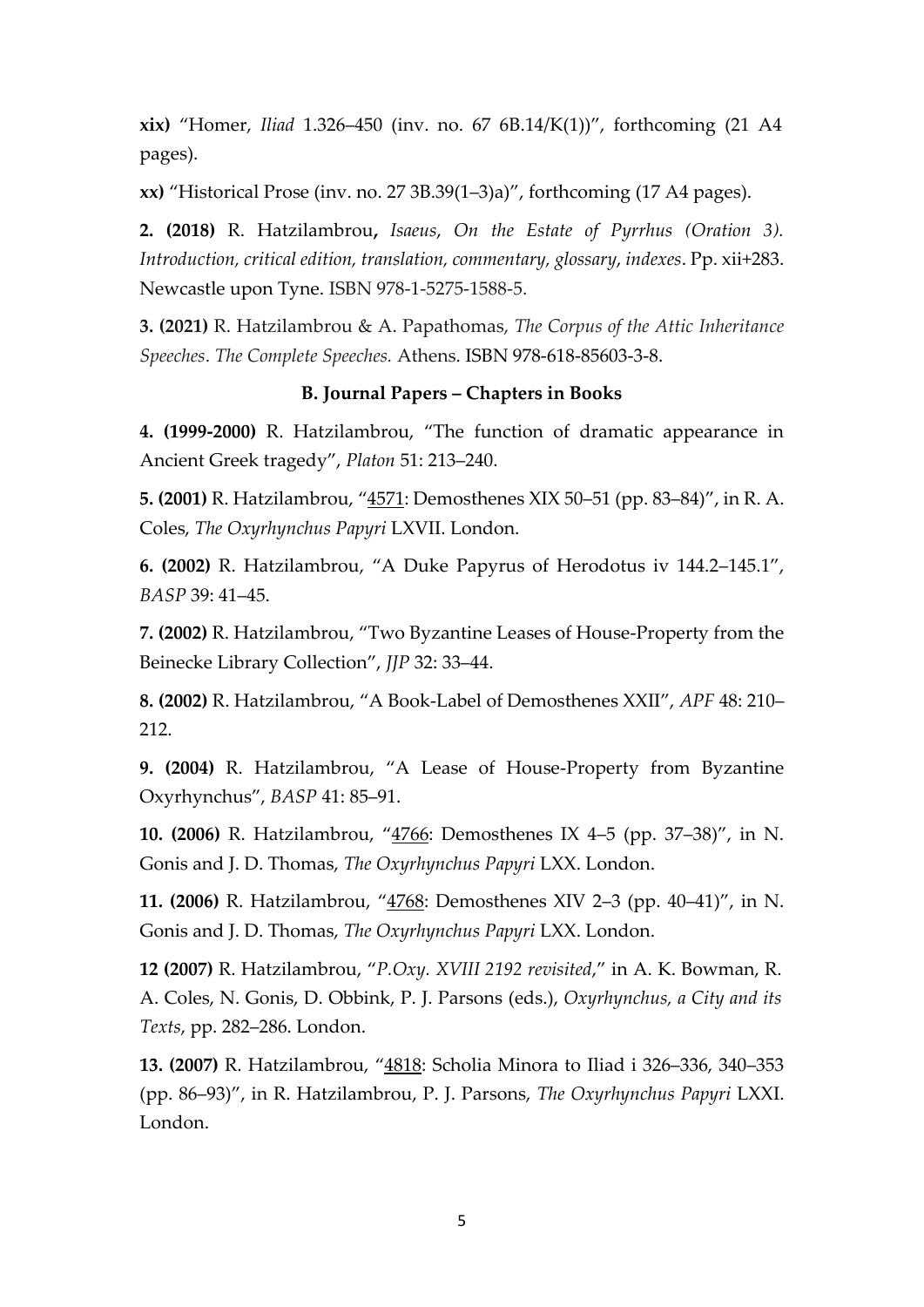**14. (2007)** R. Hatzilambrou, "4823: Declaration of Sheep and Goats (pp. 115– 116)", in R. Hatzilambrou, P. J. Parsons, *The Oxyrhynchus Papyri* LXXI. London.

**15. (2007)** R. Hatzilambrou, "4832: Lease of a Symposion (pp. 137–139)", in R. Hatzilambrou, P. J. Parsons, *The Oxyrhynchus Papyri* LXXI. London.

**16. (2007)** R. Hatzilambrou, "4833: Top of a Lease (pp. 139-140)", in R. Hatzilambrou, P. J. Parsons, *The Oxyrhynchus Papyri* LXXI. London.

**17. (2009)** R. Hatzilambrou, "The Tale of Two novels: Dictys of Crete *Ephemeris of the Trojan War* and Antonius Diogenes *The Marvels beyond Thule*", in E. Karamalengou and E. Makrygianni (eds.), *Ἀντιφίλησις. Studies on Classical, Byzantine and Modern Greek Literature and Culture in Honour of John-Theophanes A. Papademetriou*, pp. 424‒434. Stuttgart.

**18. (2009**) R. Hatzilambrou, D. Obbink, "4944: Dictys Cretensis, *Bellum Troianum* V 15‒17 (pp. 88‒103)", in D. Obbink, N. Gonis, *The Oxyrhynchus Papyri*  LXXIII. London.

**19. (2009)** R. Hatzilambrou, "4991*: Census Declaration* (pp. 108‒110)", in D. Leith, D. Parker, S. Pickering, N. Gonis and M. Malouta, *The Oxyrhynchus Papyri* LXXΙV, London.

**20. (2010)** R. Hatzilambrou, **"**Textual Remarks on Isaeus III", *BICS* 53: 39‒45.

**21. (2010)** R. Hatzilambrou, **"**Isaeus' Art of Persuasion: the Case of his Third Speech", *WSt* 123: 19‒35.

**22. (2011)** R. Hatzilambrou, "The *ad hominem* Argument in the Works of Isaeus", *AC* 80: 37‒51.

**23. (2014)** R. Hatzilambrou, "Η αξιοποίηση του *ad hominem* επιχειρήματος στο έργο του Ισαίου", in L. Athanassaki, T. Nikolaidis, D. Spatharas (eds.), *Ιδιωτικός βίος και δημόσιος λόγος στην ελληνική αρχαιότητα και στον διαφωτισμό*, pp. 137‒165. Herakleio.

**24. (2015)** R. Hatzilambrou, "The Death of Antisthenes, or P. *Oxy.* XI 1366 revisited", *ZPE* 194: 80‒90.

**25. (2018)** R. Hatzilambrou, "Abuse of Inheritance Law in Isaios?", in C. Carey, I. Giannadaki, B. Griffith-Williams (eds.), *Use and Abuse of Law in the Athenian Courts*, pp. 336‒351. Leiden and Boston.

**26. (2019)** R. Hatzilambrou, "A Lesson of Self-Control to Alexander in an Ashmolean Ostracon" Chronique d'Égypte 94: 118-124.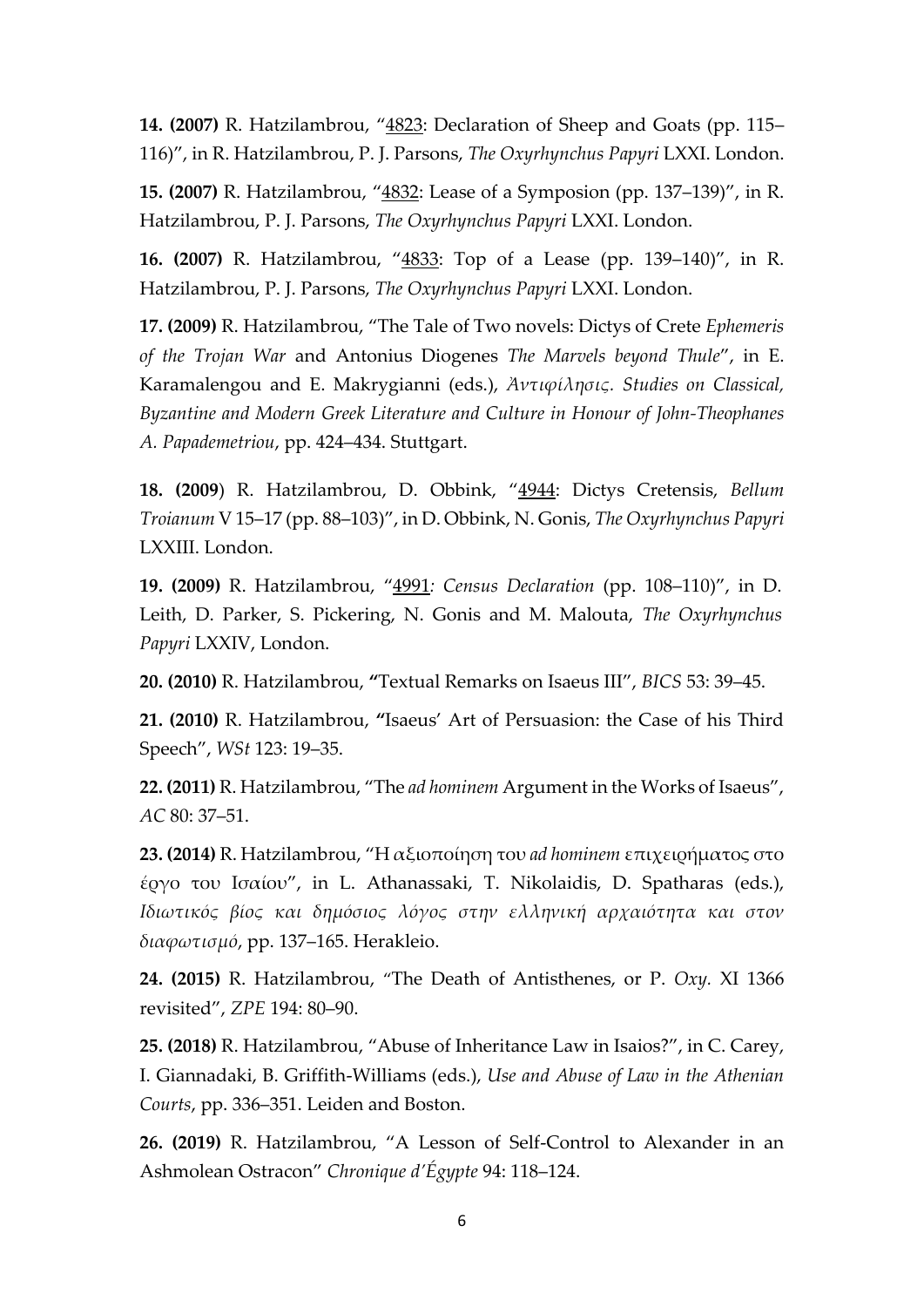**27. (2020)** R. Hatzilambrou, "Greek Teachings about Forensic Narrative", in M. Edwards, D. Spatharas (eds.), *Forensic Narratives*, pp. 230–248. London and New York

**28. (2020)** R. Hatzilambrou, "Constructing the Identity of Timarchus in Aeschines 1", in J. Philonik, B. Griffith-Williams, J. Kucharski (eds.), *The Making of Identities in Athenian Oratory*, pp. 47-62. London and New York.

**29. (2020**) R. Hatzilambrou, "Time and Rhetorical Argumentation in Isaeus", in A. Papathomas, G. Karla, D. Stamates (eds.), *Hemata Panta. Festschrift in honour of Prof. Andreas Voskos*, pp. 385-398. Athens.

**30. (2021)** R. Hatzilambrou, "Was the Athenian State in the Classical Period Indifferent to Mother-Absence?", in S. R. Huebner and D. Ratzan (eds.), *Missing Mothers. Maternal Absence in Antiquity*, pp. 57-69. Leuven.

**31. (2021)** R. Hatzilambrou, "Being Unsociable in Classical Athens: A Very Bad Attitude Indeed", in R. Matuszewski (ed.), *Being Alone in Antiquity. Greco-Roman Ideas and Experiences of Misanthropy*, *Isolation and Solitude*, pp. 147-161. Berlin and Boston.

**32. (2022)** R. Hatzilambrou, "Scandals as Evidence in Attic Forensic Oratory", in A. Markantonatos, V. Liotsakis, A. Serafim (eds.), *Witnesses and Evidence: Information and Decision in Drama and Oratory*, pp. 267-282. Berlin and Boston

**33. (2022, forthcoming)** R. Hatzilambrou, "'Asexuality' in the Greek Papyrus Letters", in A. Serafim, G. Kazantzidis, K. Demetriou (eds.), *Sex and the Ancient City. Aspects of Sexuality in Greco-Roman Antiquity*, pp. 485-505. Berlin and Boston.

**34**. **(Forthcoming)** R. Hatzilambrou, "Fragments of an Attic Orator (Hyperides)?", *The Oxyrhynchus Papyri*. London.

**35. (Forthcoming)** R. Hatzilambrou**,** "Apollodorus Atheniensis (P. Oxy. X 1241)", in M. Capasso (ed.), *Corpus dei Papiri Storici Greci e Latini* I. Lecce.

**36. (Forthcoming)** R. Hatzilambrou, "Sillybos (index no. 36 4B.98/J(1)a)", *The Oxyrhynchus Papyri*. London.

**37. (Forthcoming)** R. Hatzilambrou, "Herodotus i.140.3‒141.1 (index no. 104/106(a)", *The Oxyrhynchus Papyri*. London.

### **C. Reviews**

**38. (2014)** R. Hatzilambrou, Review of B. Griffith-Williams, *A Commentary on Selected Speeches of Isaios*, Brill 2013, *BMCR* 2014.09.39.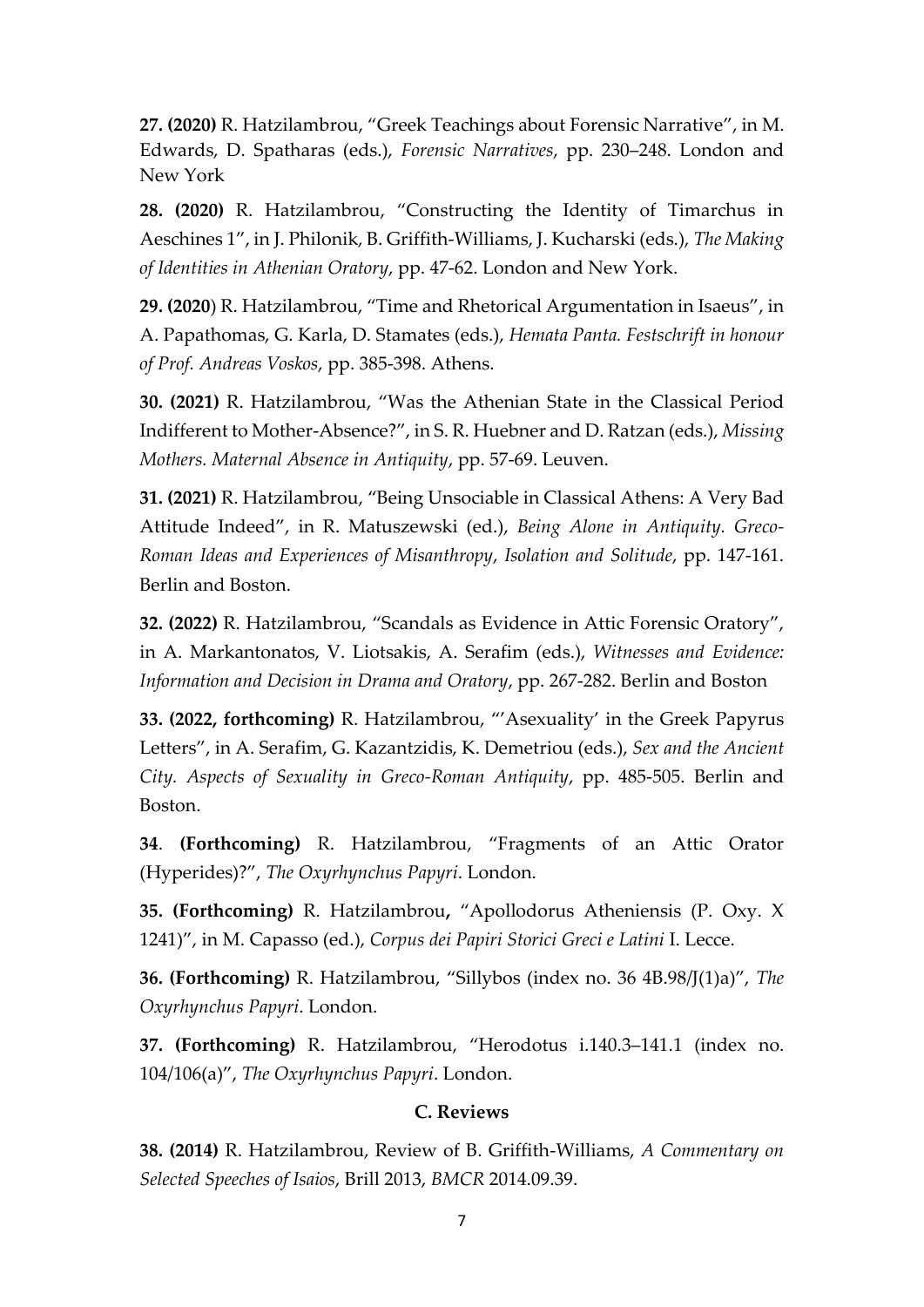**39. (2020)** R. Hatzilambrou, Review of M. R. Dilts, and D. J. Murphy, *Antiphontis et Andocidis Orationes*. New York, NY.: Oxford Classical Texts, 2018, *Classical Journal*.

#### **D. Teaching Material**

**40. (2009)** R. Hatzilambrou, "Forensic Oratory under the Microscope: Demosthenes, *Against Conon* (*or.* 54)" (69 A4 pages). E-publication by the Hellenic Open University.

### **PAPERS GIVEN IN CONFERENCES:**

**(2001)** "A New Fragment of Dictys Cretensis", 23. International Congress of Papyrology, Vienna 23.7.2001.

**(2004)** "A New Fragment of Ephorus?" 24. International Congress of Papyrology, Helsinki 3.8.2004.

**(2009)** "The Persuasive Power of the *eikos*-Argument: the Case of Isaeus III", 13. International Congress of F.I.E.C., Berlin 27.8.2009.

**(2009)** "*Diabolē* in the works of Isaeus", University of Crete, Rethymnon 18.10.2009.

**(2011)** "A text in search of an author: the case of *P*. *Oxy*. 27 3B.43/F(2)", Greek Papyrological Society, Athens 23.11.2011.

**(2013)** "Isaeus' abuse of law: a scholarly misconception?", Department of Greek and Latin, University College London, London 18.4.2013.

**(2013)** "Hypothesis to Oratorical Text? The Case of *P. Oxy*. XI 1366", 27. International Congress of Papyrology, Warsaw 1.8.2013.

**(2014)** "Greek Heiresses", IVth Meeting of Young Legal Historians, Athens 4.9.2014.

**(2015)** "Greek Heiresses and their Marriage", Department of Greek and Latin, University College London, London 22.4.2015.

**(2015**) "Time in Attic Rhetoric and Oratory", 20. Biennial Conference of the International Society for the History of Rhetoric (I.S.H.R.), University of Tübingen, Tübingen 30.7.2015.

**(2016)** "Being Motherless in Classical Athens: the evidence of Attic Forensic Oratory", University of Basel, Basel 27.5.2016.